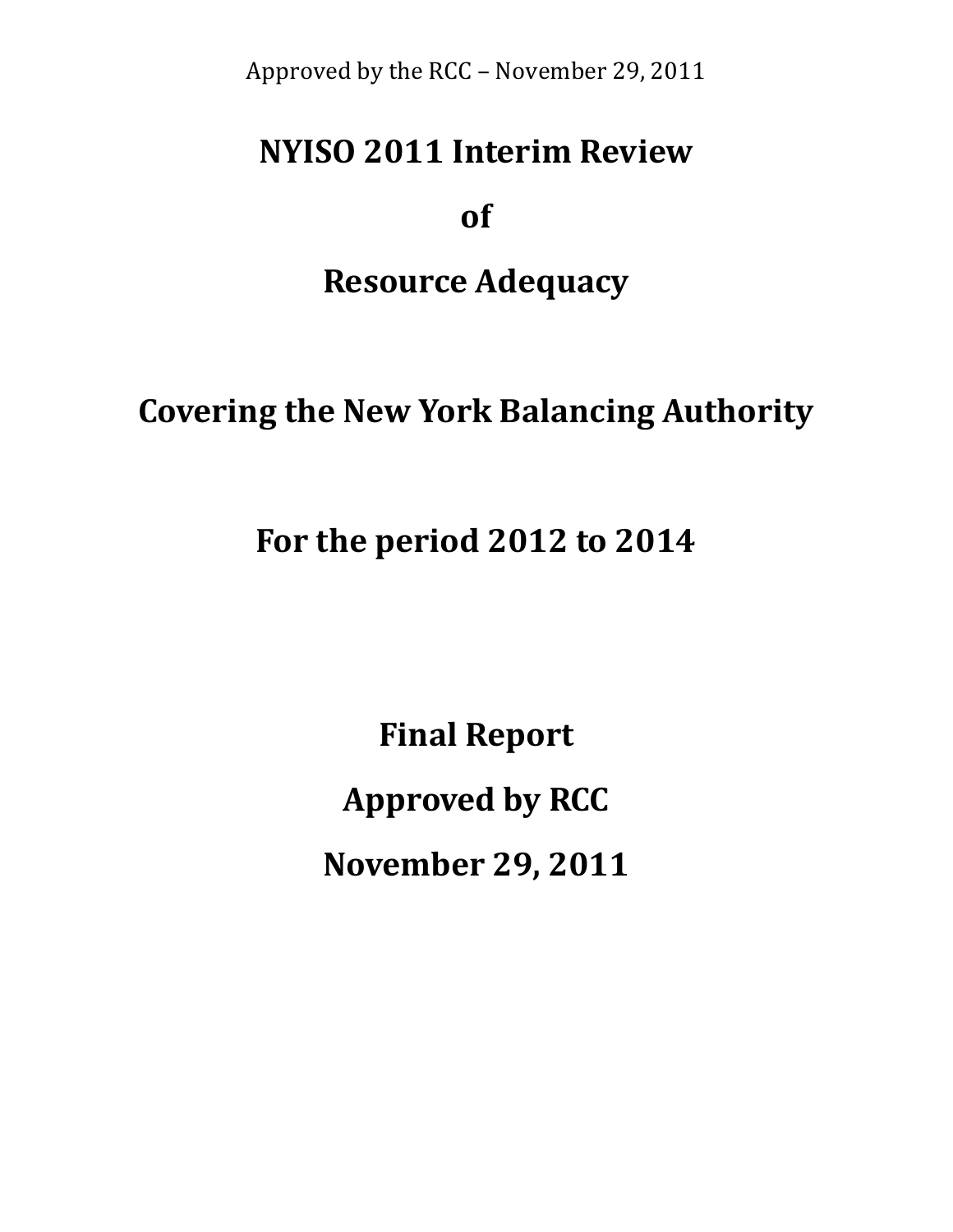# **This page left blank**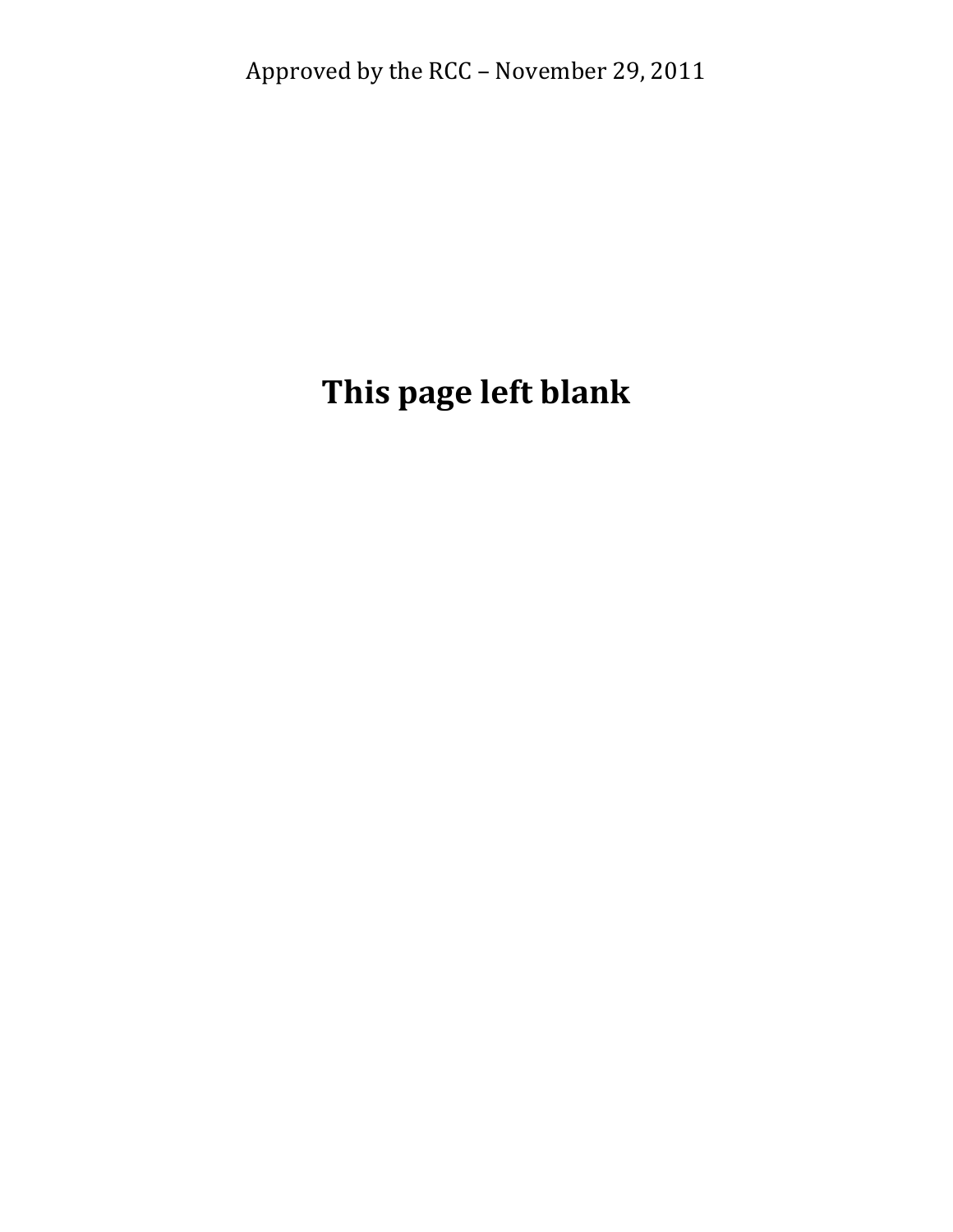### **EXECUTIVE SUMMARY**

This report is the New York Independent System Operator's (NYISO) 2<sup>nd</sup> Annual Interim Assessment of its 2009 Comprehensive Review of Resource Adequacy which covered the time period of 2009 through 2014. This assessment is conducted to comply with the Reliability Assessment Program established by the Northeast Power Coordinating Council (NPCC). This assessment follows the resource adequacy guidelines outlined in NPCC's Regional Reliability Reference Directory #1, Appendix D1

The 2011 Interim Report demonstrates that New York will meet the NPCC resource adequacy criterion of not more than one unplanned disconnection of firm load in ten years or 0.1 days/year on average under both the Base Case peak demand and high growth demand forecasts.

<sup>1</sup> <http://www.npcc.org/documents/regStandards/Directories.aspx>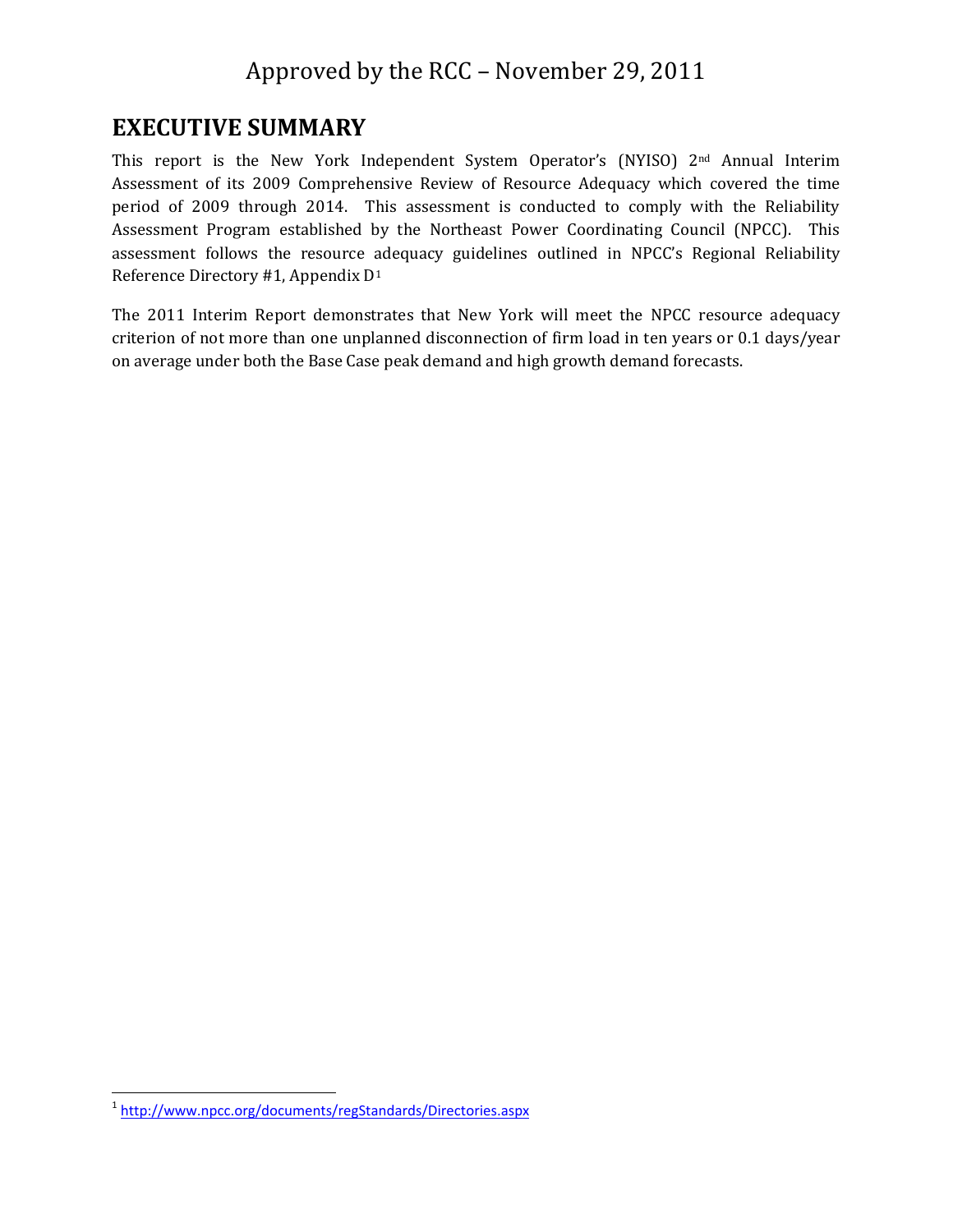## **1. Introduction**

This is the second update of NYISO's 2009 Comprehensive Review of Resource Adequacy which was approved by NPCC in March 2010. Since the approval of the 2009 Comprehensive Review, the NYISO has conducted additional resource adequacy assessments as part of the Comprehensive System Planning Process (CSPP)[2](#page-3-0) and additional annual studies to determine the Installed Capacity Requirements for the New York Control Area. The major assumptions of this interim review are consistent with those studies with revisions to incorporate updated data that have met Base Case inclusion rules as defined by the CSPP.

## **2. Assumption Changes**

#### **2.1. Load**

Table 2-1 compares the peak demand forecasts<sup>[3](#page-3-1)</sup> from the  $2009$  Comprehensive Review with the 2011 Gold Book peak demand forecasts for this Interim Review. Two factors contribute to peak demand. First, the 2009 recession continues to dampen short term growth. Second, the statewide energy efficiency programs are also reducing energy usage and peak demand. The 2011 Interim Review Base Case peak demand forecast includes 1,477 MW of energy efficiency programs for 2014.

| <b>Comparison of Peak Demand Forecasts (MW)</b> |                              |                |              |                                          |                |              |  |
|-------------------------------------------------|------------------------------|----------------|--------------|------------------------------------------|----------------|--------------|--|
|                                                 | <b>Baseline</b>              |                |              | 90 <sup>th</sup> percentile <sup>4</sup> |                |              |  |
|                                                 | 2009<br>2011<br>2009<br>2011 |                |              |                                          |                |              |  |
| Year                                            | Comprehensive                | <b>Interim</b> | <b>Delta</b> | <b>Comprehensive</b>                     | <b>Interim</b> | <b>Delta</b> |  |
|                                                 | <b>Review</b>                | <b>Review</b>  |              | <b>Review</b>                            | <b>Review</b>  |              |  |
| 2012                                            | 33,906                       | 33,182         | $-724$       | 35,737                                   | 35,213         | -524         |  |
| 2013                                            | 34,080                       | 33,433         | $-647$       | 35,931                                   | 35,479         | $-452$       |  |
| 2014                                            | 34,309                       | 33,609         | $-700$       | 36,183                                   | 35,666         | $-517$       |  |

#### **Table 2‐1 Comparison of Peak Demand Forecasts**

#### **2.2. Resources**

For this review, resource assumptions are based upon the 2011 summer capability ratings of generation resources in the New York Balancing Authority as reported in the 2011 Load and Capacity Data Report. Capacity values in Table 2‐2 include resources electrically internal to the New York Balancing Authority, additions, re‐ratings, retirements, purchases, sales, UDRs (UCAP Deliverability Rights) with firm capacity, and SCRs (Special Case Resources).

<span id="page-3-0"></span> <sup>2</sup> http[://www.nyiso.com/public/webdocs/documents/tariffs/oatt/oatt\\_attachments/att\\_y.pdf](http://www.nyiso.com/public/webdocs/documents/tariffs/oatt/oatt_attachments/att_y.pdf)

<span id="page-3-1"></span>http://www.nyiso.com/public/webdocs/services/planning/planning\_data\_reference\_documents/2010\_GoldBook [Public\\_Final\\_033110.pdf](http://www.nyiso.com/public/webdocs/services/planning/planning_data_reference_documents/2010_GoldBook_Public_Final_033110.pdf)

<span id="page-3-2"></span> $4$  The NYISO's 90/10 forecast is based upon extreme weather assumptions.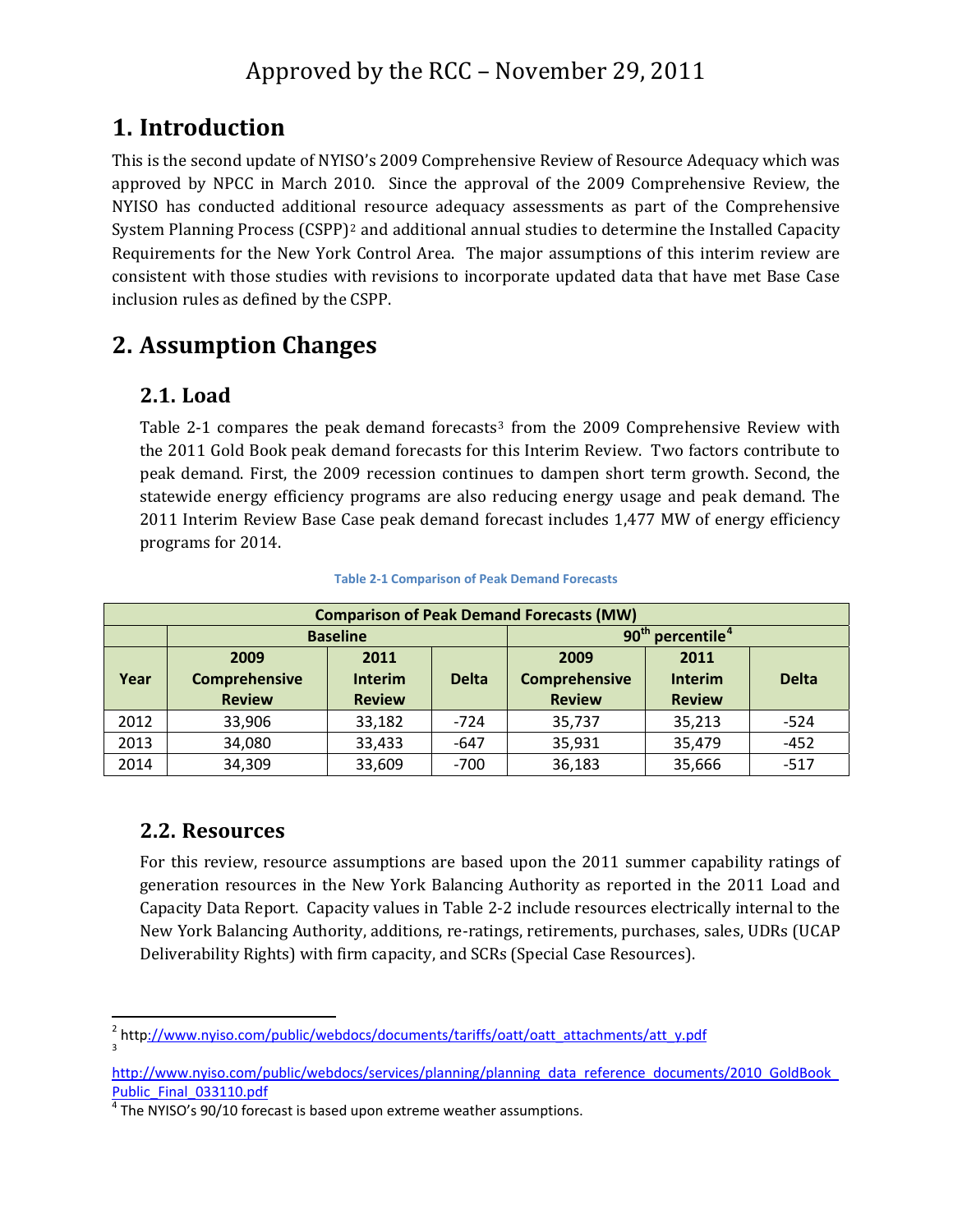The generation resource totals include retirements of 689 MW (306 MW that occurred before the end of 2010 and 383 MW that will retire by summer 2012). Two significant new units included, are Astoria Energy II (512 MW), which came on‐line May 2011, and Bayonne Energy Center (500 MW), which will be on‐line May 2012. A significant change to the methodology for assessing the capacity ratings of SCRs was implemented in 2011. This resulted in a decrease of 198 MW of forecasted enrollment between the 2010 and 2011 Gold Book estimates. The new methodology is expected to improve the performance factor for these resources; an estimate of the performance improvement is incorporated in the 2011 IRM Study. The NYISO uses an historical growth rate based on the average change of MW enrollment in reliability programs over the past 3 years and does not project a growth factor for SCR resources in the Load and Capacity Data Report.

| Table 2-2 Comparison of Resource Assumptions (summer MW ratings) |  |
|------------------------------------------------------------------|--|
|                                                                  |  |

| Year | <b>2009 Comprehensive Review</b> | 2011 Interim Review <sup>3</sup> | <b>Delta</b> |
|------|----------------------------------|----------------------------------|--------------|
| 2012 | 42.580                           | 42.659                           | 70           |
| 2013 | 42.586                           | 42.652                           | 66           |
| 2014 | 42.586                           | 42.655                           | 69           |

#### **2.3. Transmission**

Con Edison's M29 project began commercial operation in early 2011. This project consists of a 345 kV cable from Sprainbrook to Sherman Creek across the Dunwoodie South interface. Con Edison also increased the rating of two 345 kV cable circuits between Farragut and East  $13<sup>th</sup>$  St. by installing refrigerated cooling in 2011. Additional local transmission owner plans included reinforcement of the sub-transmission system by Rochester Gas & Electric and Orange & Rockland Utilities.

The Hudson Transmission Project (HTP), a 660 MW HVdc line, will create another new controllable tie line. It will be located between the Bergen 230 kV substation in New Jersey and the West 49th Street 345 kV substation in New York City. This project is scheduled to be on‐line for summer 2013. It is expected that there will be a firm 320 MW contract in place with the remaining transmission capability available for emergency assistance.

Transfer limits for key interfaces were updated to reflect transmission system upgrades as shown in Table 2.3

<span id="page-4-0"></span> $5$  Note: Existing wind units are listed at their seasonal capability rating.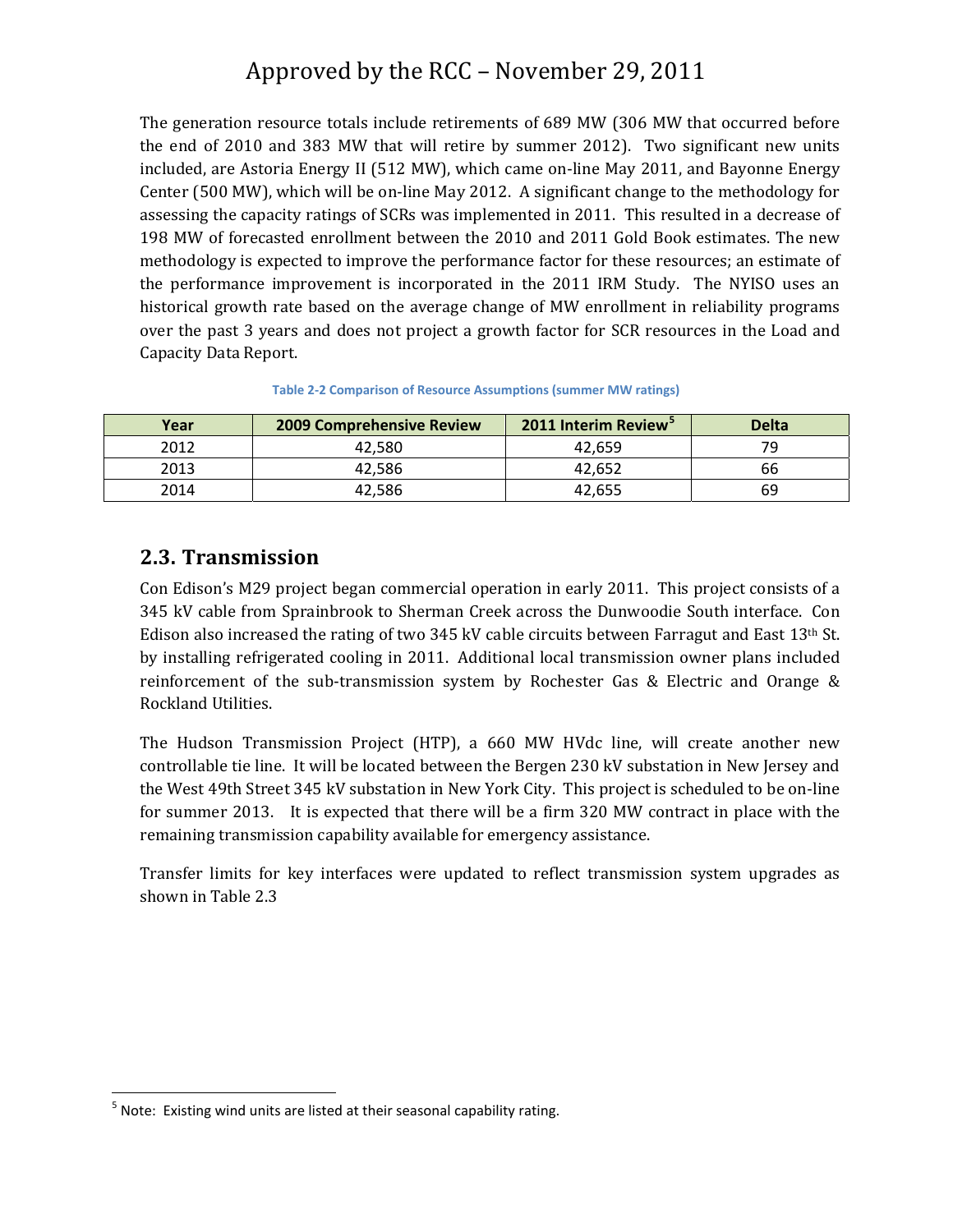| <b>Interface</b>                           | <b>2009 Comprehensive Review</b> |      |      | <b>2011 Interim Review</b> |      |      |
|--------------------------------------------|----------------------------------|------|------|----------------------------|------|------|
|                                            | 2012                             | 2013 | 2014 | 2012                       | 2013 | 2014 |
| Central East less PV-20 plus Fraser-Gilboa | 3075                             | 3075 | 3075 | 3250                       | 3250 | 3250 |
| <b>Dysinger East</b>                       | 2925                             | 3075 | 3075 | 2725                       | 2725 | 2725 |
| F to G                                     | 3475                             | 3450 | 3450 | 3450                       | 3450 | 3450 |
| I to J                                     | 4400                             | 4400 | 4400 | 4350                       | 4350 | 4350 |
| I to K                                     | 1290                             | 1290 | 1290 | 1290                       | 1290 | 1290 |
| UPNY-SENY less Ramapo 500 kV Tie           | 5150                             | 5150 | 5150 | 5250                       | 5250 | 5250 |
| <b>West Central</b>                        | 1800                             | 1800 | 1825 | 1770                       | 1770 | 1770 |

#### **Table 2‐3 Emergency thermal transfer limits (MW) for key interfaces**

#### **2.4. Unit Availability**

Table 2‐4 compares the 5‐year weighted EFORd (Equivalent Demand Forced Outage Rate) values for generation units in the New York Balancing Authority included in this Interim Review to the EFORd values used in the 2009 Comprehensive Review. The EFORd for thermal units and large hydro units is calculated from NERC GADS data submitted by the generator owners. Run of River Hydro units and wind units are given a 45% and 90% summer capacity derate factor, respectively, for modeling purposes. A performance factor for SCRs is determined based upon their actual load reduction in either required system tests of their capability to reduce load or actual Demand Response activation calls.

| <b>Unit Type</b>                             | <b>2009 Comprehensive Review</b> | 2011 Interim Review      |
|----------------------------------------------|----------------------------------|--------------------------|
| Coal                                         | 6.0                              | 6.0                      |
| Oil                                          | 6.5                              | 9.0                      |
| Gas                                          | 11.7                             | 12.2                     |
| <b>Nuclear</b>                               | 1.6                              | 1.9                      |
| <b>Combustion Turbines</b>                   | 8.6                              | 16.6                     |
| Jet Engine                                   | 7.3                              | 12.4                     |
| Combined Cycle                               | 5.8                              | 4.0 Block/3.7 Individual |
| All Thermal Units (5-Year EFORd)             | ---                              | 7.4                      |
| All units including Hydro, Wind,<br>and SCRs |                                  | 11.0                     |

|  | Table 2-4 5-Year Weighted EFORd values (%) |  |  |
|--|--------------------------------------------|--|--|

#### **2.5. Fuel Diversity**

The NYISO benefits from a diverse fuel supply. New resources in the review period are projected to be fueled primarily by renewable resources (e.g. wind and solar) and natural gas.

Natural gas‐fired generators in NYCA are supplied by various networks of major gas pipelines (e.g., Dominion, Columbia Gas Transmission, CNG Transmission, National Fuel Gas, Tennessee Gas Pipeline, and Iroquois Gas Transmission). In addition, NYCA generation capacity has a balance of fuel mix which provides operational flexibility and reliability. Natural gas‐fired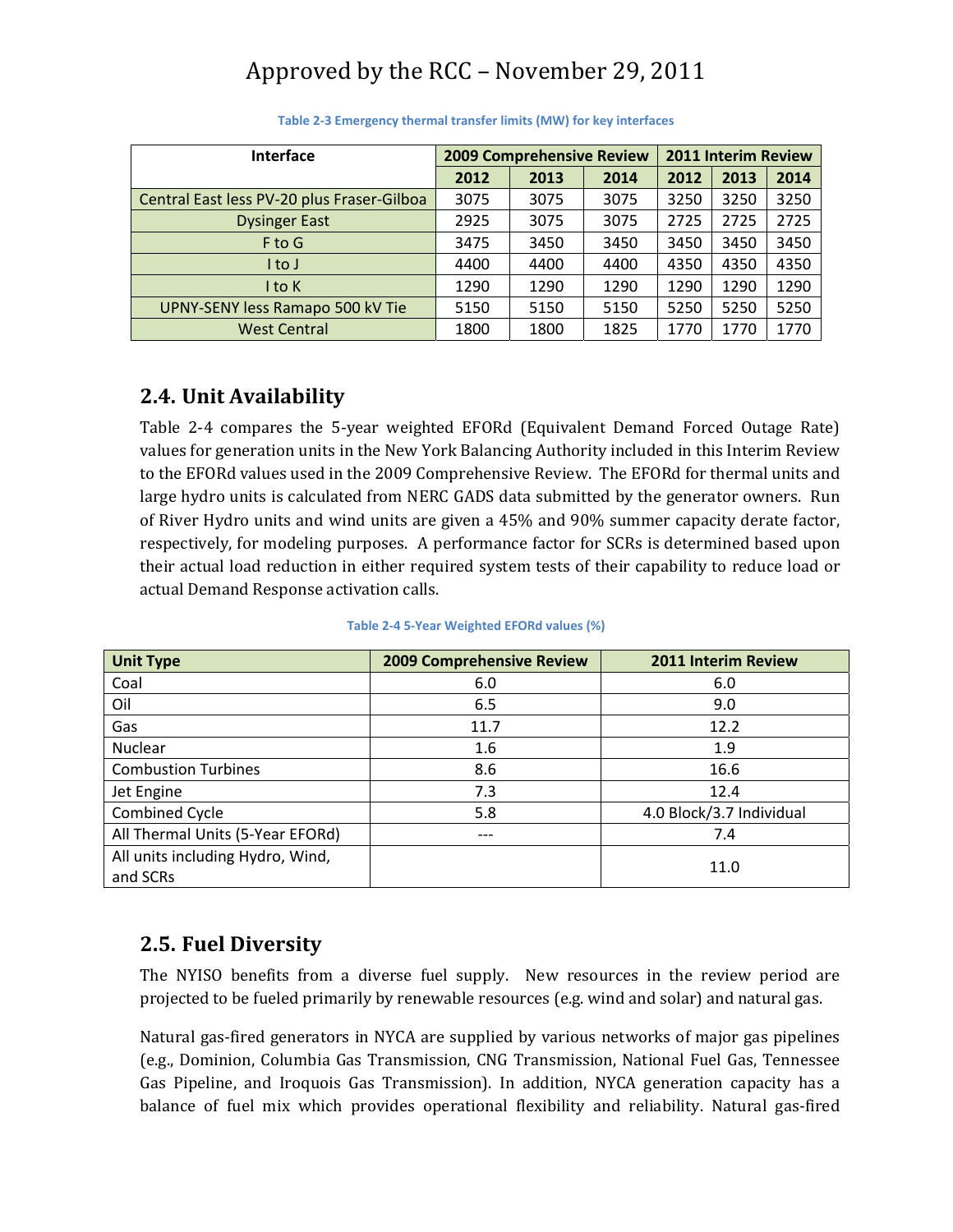generators comprise 17% of the NYCA capability while 38% of the NYCA capability has dual fuel capability.

New York City and Long Island are required by the NYSRC Local Reliability Rules I‐R3 and I‐R5 to be operated so that the loss of a single gas facility does not result in the loss of electric load on their respective systems. Since the NYCA is a summer peaking Area with adequate gas supply during the summer months, the NYISO does not anticipate that fuel shortages or potential interruptions will be problematic over this study period. For the winter capability periods, the NYISO has a gas‐electric coordination protocol that streamlines communications to avoid loss of electric system capacity due to a wintertime loss of gas event.<sup>[6](#page-6-0)</sup> Recent loss of gas/minimum oil burn (LOG‐MOB) studies, indicate compliance with the current rules. A review of the nature of the network of gas supplies and fuel diversity in the rest of New York State indicated no significant changes from the previous Comprehensive Review.

In the 2009 Comprehensive Review, wind resources totaled 1,275 MW at nameplate rating. For 2011, the wind resources have grown to 1,348 MW at nameplate with an additional 300 MW scheduled to come on-line in 2012. Additional wind projects are in the NYISO Interconnection Queue at various stages of development/study.

#### **2.6. Environmental Initiatives**

There are numerous environmental initiatives that may impact the manner in which the existing generating fleet operates, or that may require retrofitting environmental control technologies in order to comply with the new requirements. Several final rules will require fuel‐switching or significant capital investments from numbers of New York generators in order to achieve the new standards.

The United States Environmental Protection Agency has issued a final rule with respect to greenhouse gas emissions from newly constructed power plants or power plants undergoing modifications, but only if they are subject to controls for other criteria pollutants and only if their increased CO2 emissions are significant. USEPA Proposed Clean Air Transport Rule (CATR) has been replaced by the Cross State Air Pollution Rule (CSAPR). This final rule provides for limited interstate trading of emission allowances. Reductions for  $SO_2$  and  $NO_x$  are significantly greater than the reductions required under CAIR (Clean Air Interstate Rule) and the CATR proposal. A preliminary analysis indicates that fuel switching, additional and more frequent use of existing control technology, and/or retirements of about 900 MW of capacity in New York would bring New York into compliance.

USEPA issued a proposal in March 2011 to better control hazardous air pollutants from coal and oil fired facilities. Emissions from coal units will be limited for particulate matter, hydrochloric acid, and mercury although it is unclear at this time what emission controls will be required for coal units to comply with these rules. Emissions from heavy oil‐fired electric power generation will be limited for total metals, hydrochloric acid, and hydrogen fluoride.

<span id="page-6-0"></span>  $^6$  See New York State Gas-Electric Coordination Protocol, NYISO Open Access Transmission Tariff, Attachment BB; http://www.nyiso.com/public/webdocs/documents/tariffs/oatt/oatt\_attachments/att\_bb.pdf.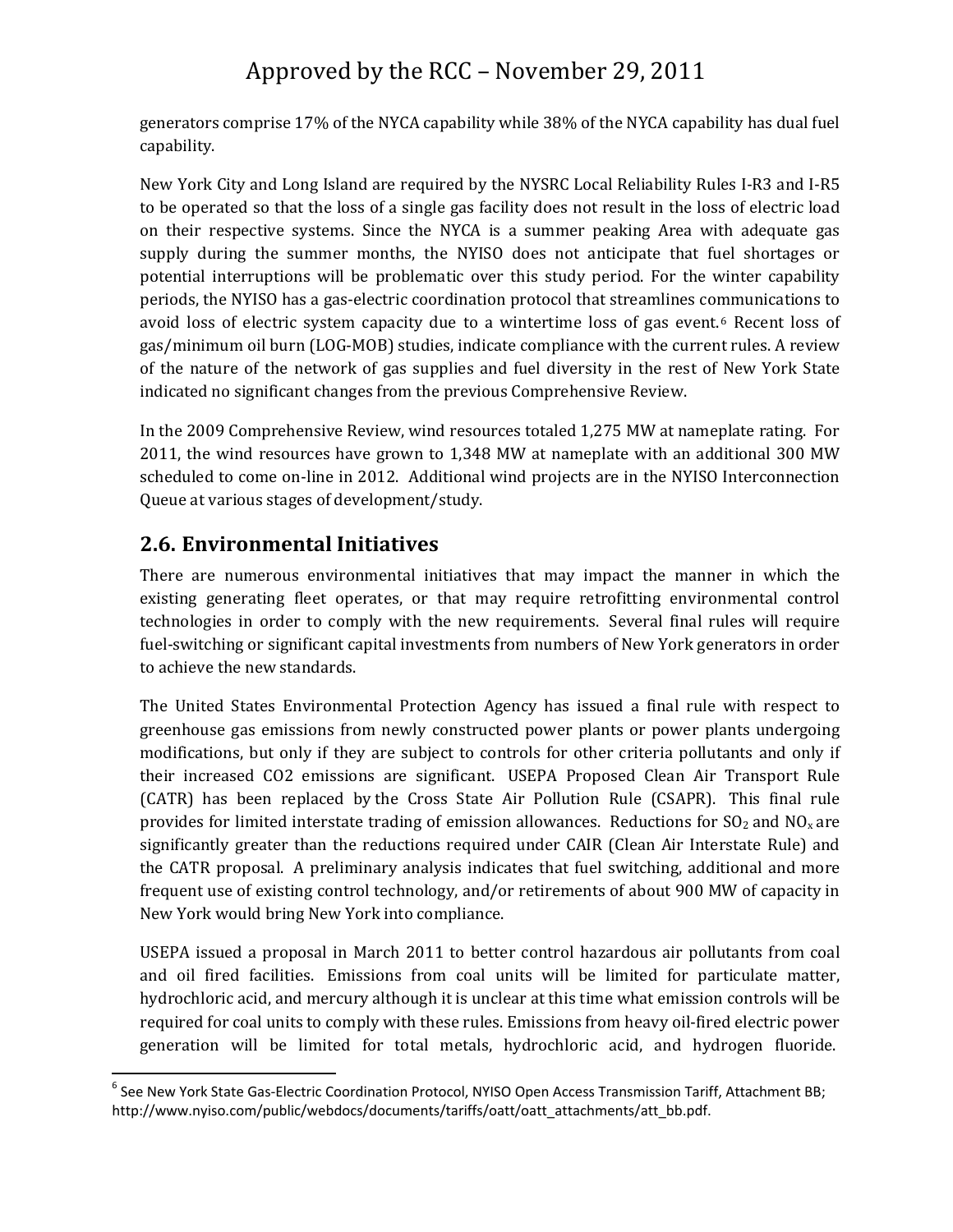Compliance may be possible with fuel blending and switching. Compliance may be required by November 2014.

New York State Department of Environment Conservation (NYSDEC) finalized the BTA (Best Available Technology) rule for power plant cooling water intake structures on July 20, 2011. For facilities that use water in amounts greater than 20 MGD (million gallons per day), the required performance goal is a reduction in impingement that is equivalent to 90% of what would be achieved with the installation of a closed cycle cooling system. New and renewed water quality permits for New York generating facilities issued after July 21, 2011 will require the unit to meet these requirements, as well as the rules set for cooling water intake structures set forth by the USEPA.

NYSDEC promulgated revised regulations for the control of Nitrogen Oxides emissions from fossil fueled electric generating units. These regulations are known as NOx RACT (Reasonably Available Control Technology for Oxides of Nitrogen). Emission reductions required by these revised regulations must be in place by July 2014. Generators must file compliance plans in January 2012.

The Clean Air Act requires continuing reductions of emissions from a class of units that affect visibility in National Parks. That class of units was under construction between 1967 and 1977. Owners of these units are required to conduct visibility impact analyses and prepare plans for reductions of particulate matter, Nitrogen Oxides and Sulfur Dioxides. These plans for emission reductions are currently under review by NYSDEC and federal agency officials.

### **3. Results**

The power system implications of the final environmental initiatives listed above have not been included in this evaluation as generators are still preparing their compliance plans.

Table 3-1 summarizes the Loss of Load Expectation (LOLE) results comparing the 2009 Comprehensive Review results with the 2011 Interim Review for the Base Case and 90/10 Forecast Case results.

|      |                                        | <b>Base Case Forecast</b>     | 90 <sup>th</sup> percentile            |                               |  |
|------|----------------------------------------|-------------------------------|----------------------------------------|-------------------------------|--|
| Year | 2009<br>Comprehensive<br><b>Review</b> | 2011 Interim<br><b>Review</b> | 2009<br>Comprehensive<br><b>Review</b> | 2011 Interim<br><b>Review</b> |  |
| 2012 | < 0.01                                 | < 0.01                        | 0.04                                   | < 0.01                        |  |
| 2013 | < 0.01                                 | < 0.01                        | 0.06                                   | < 0.01                        |  |
| 2014 | < 0.01                                 | < 0.01                        | 0.09                                   | ${}< 0.01$                    |  |

#### **Table 3‐1 LOLE Results**